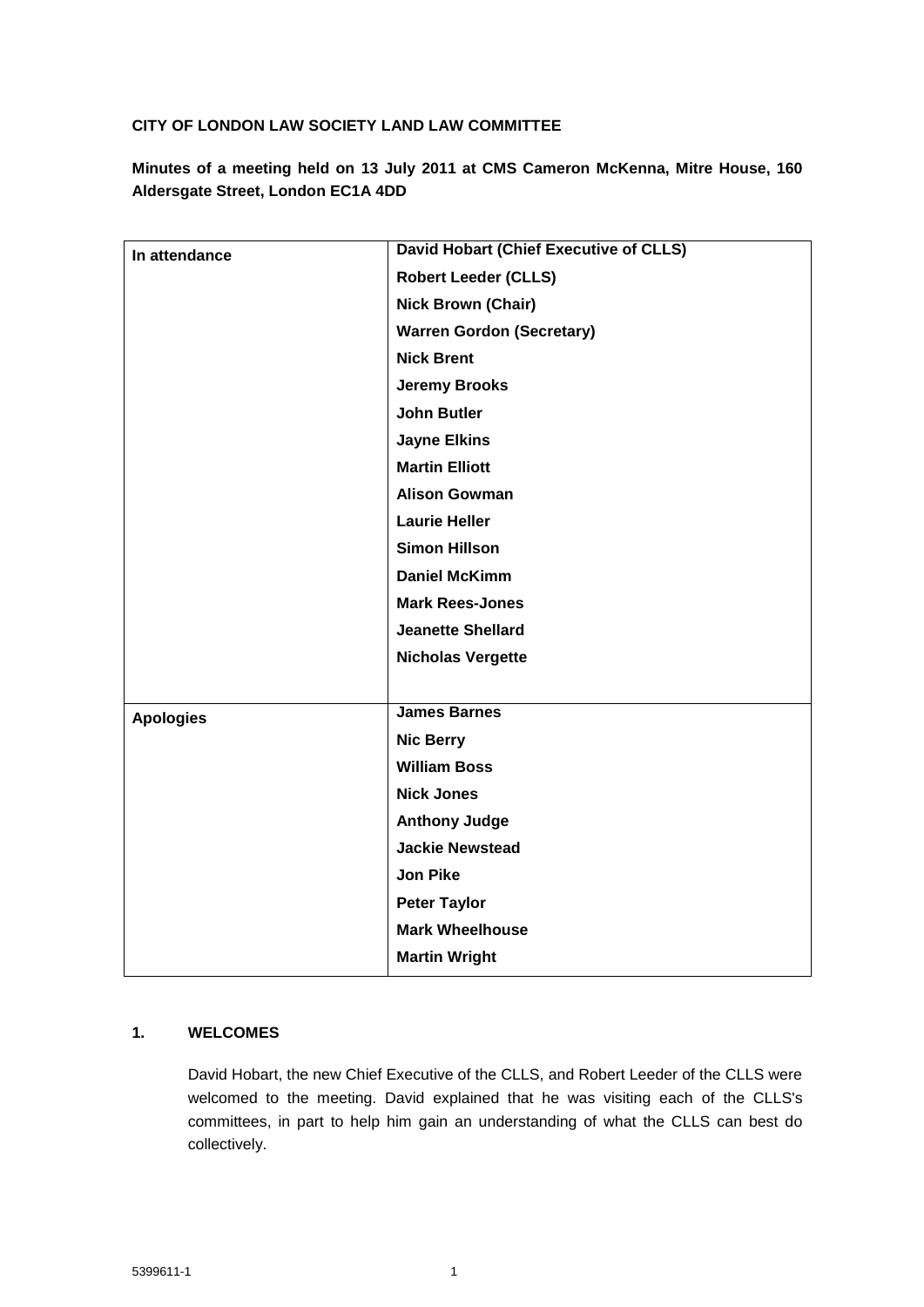#### **2. MINUTES**

The Minutes for the Committee meeting of 16 May 2011 were approved. It was agreed that future Minutes can be added to the CLLS website without having to wait for the following Committee meeting. The draft minutes would be circulated to the Committee and assuming no comments within say a week would be added to the website. This ensures the minutes are more current when published.

Consideration may also be given to exploring whether electronic links to the Land Law Committee's website page can be added to the RICS, BPF, IPF and possibly Law Society websites, to raise awareness of the Committee's activities.

### **3. CLLS CERTIFICATE OF TITLE**

The Chair summarised the progress so far on the new Certificate of Title project.

Since the last meeting, the Committee has received numerous comments on the Certificate from the LPSLG and APSL and individual law firms, as well as the CLLS planning law committee (on the planning and environmental statements). The sub-group responsible for the Certificate plans to meet on **28 July** to consider the comments.

On timescale for launch of the Certificate, this will probably be after the new Code of Conduct comes into force (6 October 2011), since the new Code does not appear to require the SRA/Law Society to recognise the Certificate (although that interpretation is being confirmed with the SRA). The Committee also awaits the release of the judgment in the Court of Appeal decision on the House of Fraser case on authorised guarantee agreements etc (expected at the end of July 2011), since this is relevant to wording in the **Certificate** 

The feedback on the Certificate reveals certain recurrent themes.

**Information from the "Seller" and identification of the source of the information.** There is still some dissatisfaction with clause 4.2 in the draft  $7<sup>th</sup>$  edition, which relates to the situation where the Company does not yet own the Property and is in the course of buying it from the Seller and how this impacts on the Certificate's confirmations and statements. The current draft of the  $7<sup>th</sup>$  edition seeks to remove most of the references to "Seller" throughout the Certificate and instead rely on 4.2 as to how to construe Company confirmations where there is a Seller. Views have been expressed that clause 4.2 is somewhat ambiguous, for example, the reference to "construing accordingly".

Consequently, a more detailed clause 4.2 was produced for discussion at the Committee meeting. That alternative 4.2 is more detailed in its list of the sources of information for the Company's knowledge (although emphasising that the Seller/Seller's solicitors are the primary source); contains most of the Seller-relevant references; and makes it clear that there will be disclosure when the provider of the Certificate considers information provided by the Seller or its solicitors is inadequate.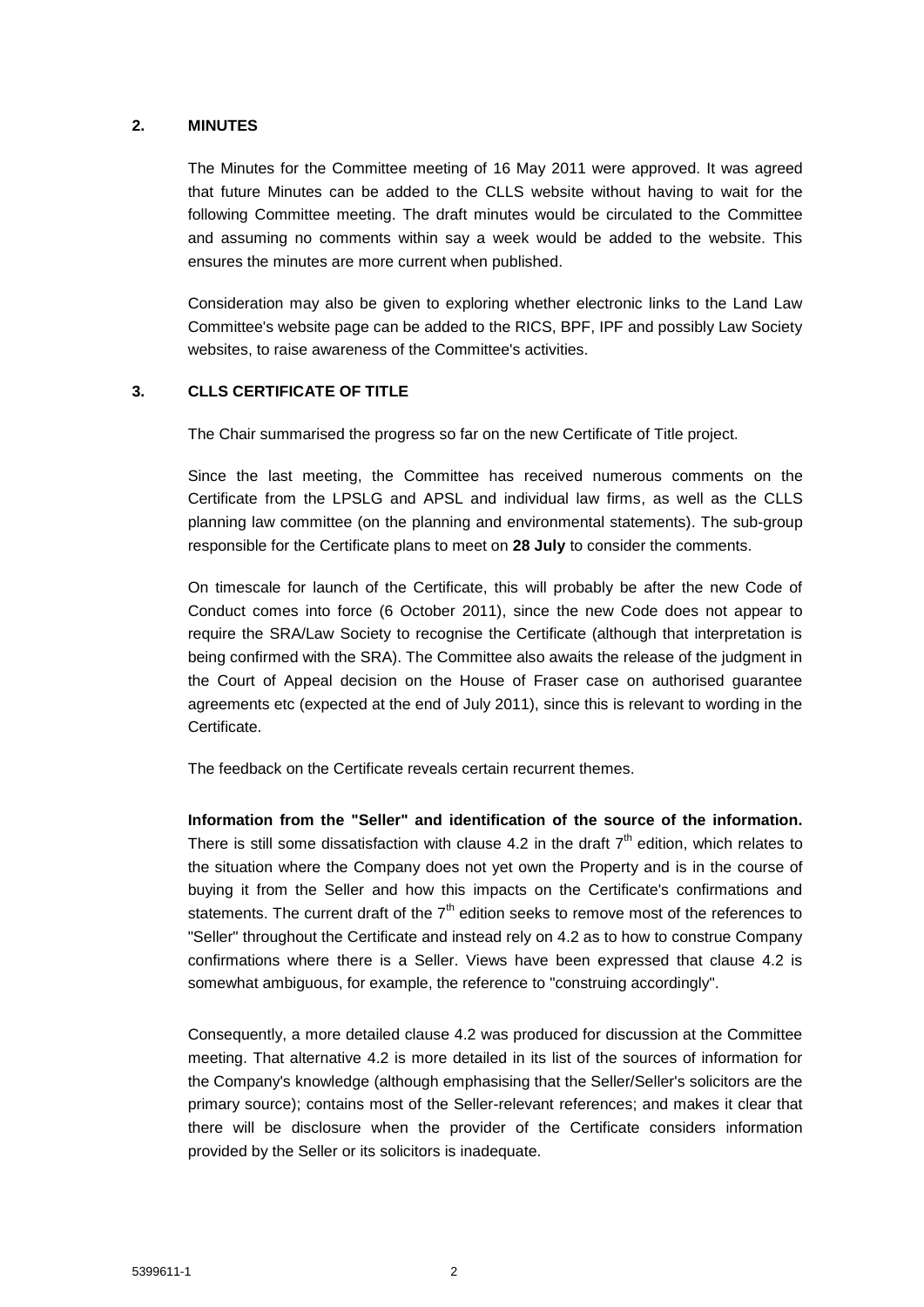There was a brief discussion of the alternative 4.2. Some considered the list of information sources to be excessive and overlap with other provisions of the Certificate (including clause 2.1.2). Also the sources may well be different from those listed depending on the type of transaction (it was noted that the Certificate does not address an acquisition from the "Seller" of shares in the Company owning the Property). While some at the meeting were inclined to revert to the current treatment in the  $6<sup>th</sup>$  edition, the concerns about information sources and the ambiguity of current 4.2 remain. This will be discussed further at the sub-group meeting.

**The multi-let option and how the Certificate should deal with many different leases.**

The  $7<sup>th</sup>$  edition incorporates a "multilet option" in the Letting Documents schedule to facilitate the production of the Certificate where there are a number of Letting Documents. Although further views had been expressed outside of the Committee that the multilet option made it more difficult to produce the Certificate, the consensus at the Committee was that the multilet option improved the Certificate and should be retained.

**Format.** Although there have been one or two dissenting voices outside of the Committee, the revised format in the  $7<sup>th</sup>$  edition of having disclosure follow each statement has been widely welcomed as making the Certificate more user-friendly. There was a suggestion about putting the specific lease related information before the lease statements and the sub-group will consider this.

**Notes to Users.** A draft of the Notes to Users for the Certificate has been provided to the Committee and comments are welcomed. The "Specific Points" section is a mixture of highlighting changes from the  $6<sup>th</sup>$  edition and particular points about specific clauses or paragraphs of the Certificate. Consideration will be given as to whether this section can be split or treated in a different way.

# **4. APPLICATION OF COMPETITION LAW TO LAND AGREEMENTS**

Reference was made to comments made at a recent Blundell lecture suggesting that competition law may render unenforceable certain widely used lease provisions. The comments suggested that the prohibition on underletting at less than the market rent (let alone at less than the higher of the market rent and passing rent under the lease) may be judged to fall within the "hardcore" category of competition restrictions and, if it does, it will be void and unenforceable, although it is unlikely to affect the rest of the lease.

It was contended at the lecture that covenants restricting the tenant's entitlement to offer or take a premium on assignment or underlease, or surrender back requirements on tenants, may be judged to fall within such hardcore category. The logic behind this analysis is that such provisions restrict the tenant's ability to determine the sale price of the commodity (the premises), which the tenant "acquires" under the lease agreement. The tenant is prevented from offering the premises at the "sale price" he desires e.g. he is unable to undercut the market. If such provisions are properly categorised as price fixing, they will be void. If a provision falls within the hardcore restriction, there is no need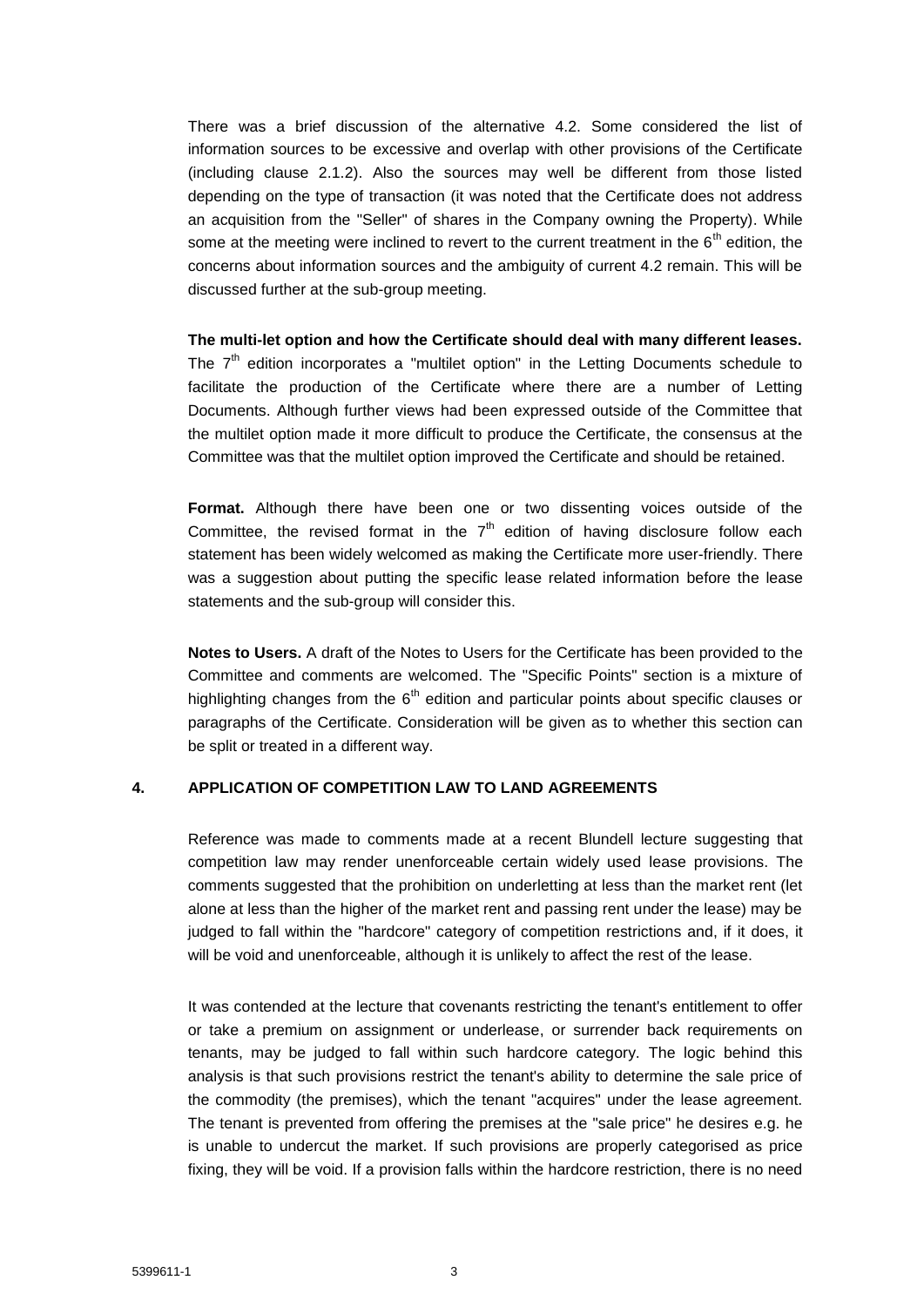to undertake an assessment of the relevant market etc, as such provision is considered to have an appreciable effect on competition in any event.

The Committee unanimously expressed scepticism at such an analysis. It was noted that most modern leases with provisions restricting/controlling underleases will have restrictions in relation to the level of underlease rent.

# **5. LAW COMMISSION'S REPORT ON EASEMENTS, COVENANTS AND PROFITS A PRENDRE**

In June 2011 the Law Commission published its report on easements, covenants and profits a prendre, including recommendations on changing the law. The recommendations include:

- simplifying the law on the creation of easements by prescription;
- the creation of a new legal interest in land (known as a "land obligation") which can be positive or negative and the benefit and burden of which will be capable of registration. In future, positive obligations (as well as negative ones) will be directly enforceable against successors in title. This will overcome the need for workarounds (such as chains of indemnity covenants) currently used to secure the performance of positive obligations. Existing restrictive and positive covenants will be unaffected. This change will, generally, be welcomed;
- extending the jurisdiction of the Lands Chambers of the Upper Tribunal to enable it to make orders modifying or discharging not only the new land obligations, but also easements and profits created post-reform.

Importantly in view of the current market interest, the Report does not review rights to light, although the subject is touched on in the context of prescription. The Report also does not consider leasehold covenants. There is no timetable for when the Law Commission's recommendations may become law.

### **6. RIGHTS OF LIGHT PROJECT**

Laurie Heller, Jeanette Shellard, Nicholas Vergette, Jon Pike, Warren Gordon, Bill Gloyn and Gordon Ingram have agreed to constitute a sub-group of the Committee to consider and draft a rights of light deed/crane oversailing licence. Concerns arising from uncertainties caused by the *Heaney* decision on rights of light provide added importance to the project. The first meeting of the sub-group is on 20 July.

### **7. LAND REGISTRY E-TRANSFER PROJECT**

The Land Registry's e-transfer/e-charge/e-signature project is dead. The Land Registry's focus now appears to be on electronic lodgement and despatch, using e-channels to send paper documents.